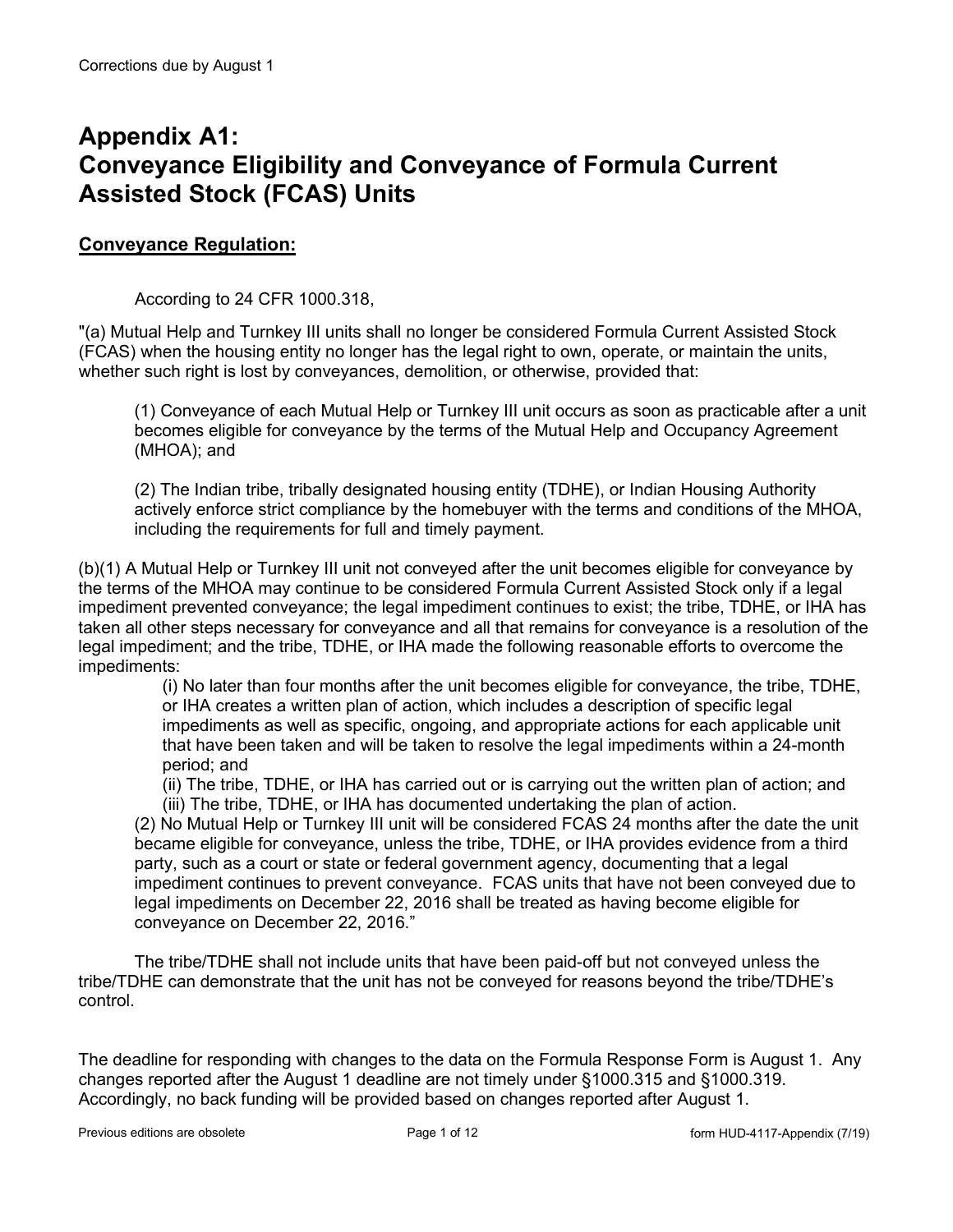To maintain fairness to all tribes, if tribes receive funding for ineligible units, repayment will be required.

On Table A1-1 below Report:

- All units that have been conveyed that did not have legal impediments preventing conveyance.
- $\div$  All units that are conveyance eligible but not conveyed.

**TABLE A1-1: Conveyed units and conveyance-eligible units that did not/do not have legal impediments preventing conveyance**

| <b>Project Number</b> | <b>Unit Number</b> | Conveyance<br>Eligibility date* | <b>Conveyance date</b> |
|-----------------------|--------------------|---------------------------------|------------------------|
|                       |                    |                                 |                        |
|                       |                    |                                 |                        |
|                       |                    |                                 |                        |
|                       |                    |                                 |                        |
|                       |                    |                                 |                        |

\*The conveyance eligibility date is the date that the unit's purchase price was paid-off, whether through lump sum payment, accrual in equity accounts, self-amortization of the purchase price, or any combination of these. Because the MHOA has a self-amortizing purchase price, pay-off necessarily occurs no later than the end of the term of the MHOA.

On Table A1-2 below Report:

- $\div$  All units that are paid-off that have legal impediments preventing conveyance.
- $\div$  All units that were previously removed as conveyance eligible that had legal impediments and that have since conveyed.
- \* For each unit meeting the criteria in bullets 1 and 2 above, provide reasons that conveyance was beyond the tribe's control and steps the tribe has taken to resolve the problem. For further information see PIH Notice 2017-15.

|                                 | TABLE A1-2: Units that are eligible for conveyance with legal impediments preventing |                                           |                    |                                                                           |  |  |
|---------------------------------|--------------------------------------------------------------------------------------|-------------------------------------------|--------------------|---------------------------------------------------------------------------|--|--|
|                                 |                                                                                      |                                           | conveyance         |                                                                           |  |  |
| <b>Project</b><br><b>Number</b> | <b>Unit</b><br><b>Number</b>                                                         | Conveyance<br><b>Eligibility</b><br>date* | Conveyance<br>date | <b>Explanation of legal impediments</b><br>preventing timely conveyance** |  |  |
|                                 |                                                                                      |                                           |                    |                                                                           |  |  |
|                                 |                                                                                      |                                           |                    |                                                                           |  |  |
|                                 |                                                                                      |                                           |                    |                                                                           |  |  |
|                                 |                                                                                      |                                           |                    |                                                                           |  |  |

\*The conveyance eligibility date is the date that the unit's purchase price was paid-off, whether through lump sum payment, accrual in equity accounts, self-amortization of the purchase price, or any combination of these. Because the MHOA has a self-amortizing purchase price, pay-off necessarily occurs no later than the end of the term of the MHOA.

\*\*Explanation of legal impediments preventing timely conveyance of each unit can be provided on supplemental pages if more space is needed.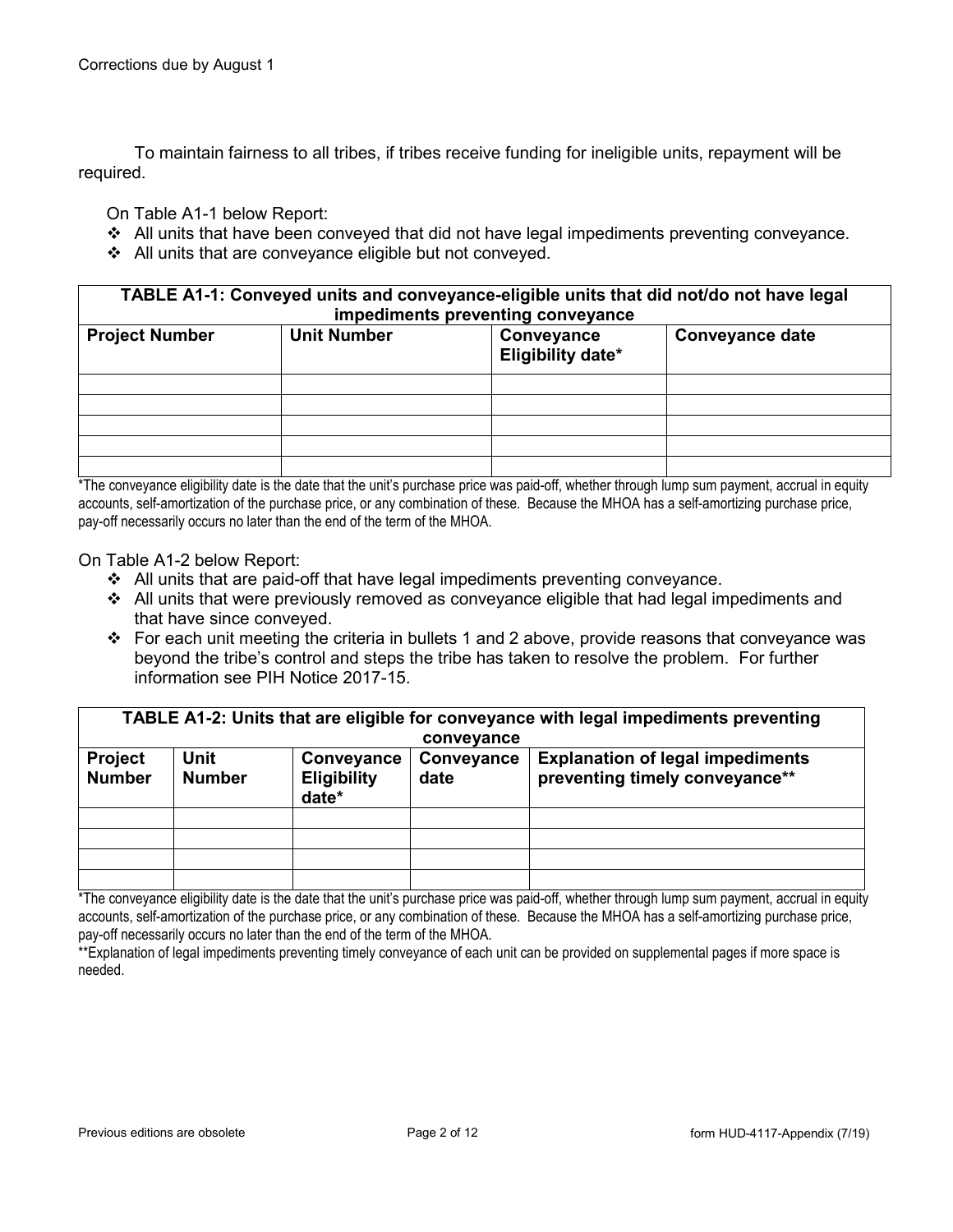## **Appendix A2: Date of Full Availability (DOFA) of Formula Current Assisted Stock (FCAS) Units**

### **DOFA Regulation:**

According to 24 CFR 1000.312 and 1000.314, FCAS "consists of housing units owned or operated pursuant to an ACC. This includes all Low Rent, Mutual Help, and Turnkey III housing units under management as of September 30, 1997, and all 1937 Act units in the development pipeline when they become owned or operated by recipients and are under management as indicated in the Formula Response Form."

Report:

 Low Rent, Mutual Help, and Turnkey III units funded under 1937 Housing Act (i.e., units that were subject to an Annual Contributions Contract (ACC)).

Do Not Report:

- Units built with NAHASDA, HOME, or ICDBG funds.
- Units built with Bureau of Indian Affairs, State, or tribal funds.
- Units built over the number specified in the original ACC for Projects with DOFA after October 1, 1997.

Please provide the information below for each new reported project DOFA. Please provide a copy of the ACC for each reported project indicating the number and type of units allowed.

In accordance with §1000.319(c), a recipient will not be provided back-funding for any units that the recipient failed to report on the **Formula Response Form** in a timely manner.

| <b>Project Number</b> | <b>Number of Units</b> | <b>Type of Units</b> | <b>DOFA</b> |
|-----------------------|------------------------|----------------------|-------------|
|                       |                        |                      |             |
|                       |                        |                      |             |
|                       |                        |                      |             |
|                       |                        |                      |             |
|                       |                        |                      |             |
|                       |                        |                      |             |
|                       |                        |                      |             |
|                       |                        |                      |             |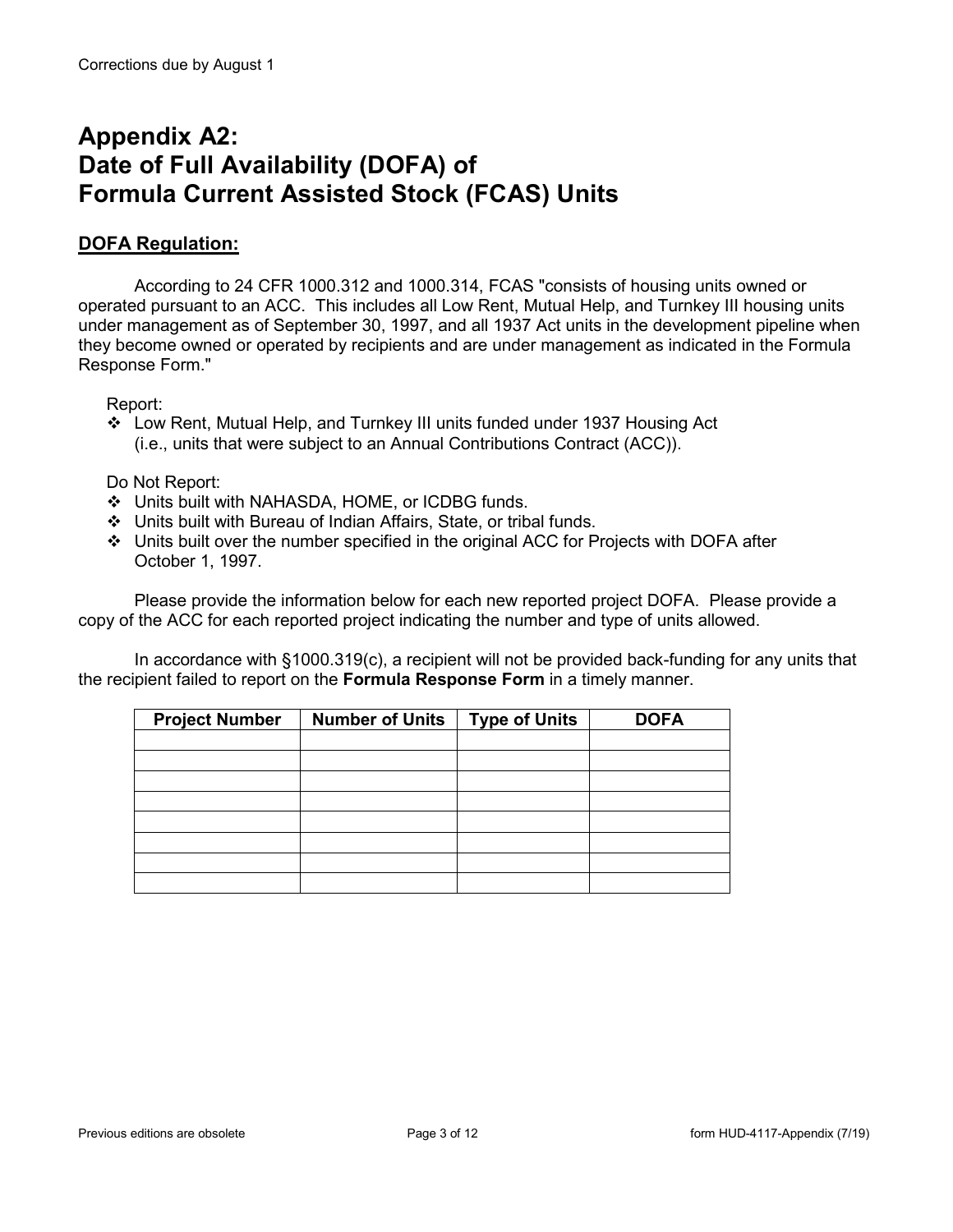# **Appendix A3: Conversion of Formula Current Assisted Stock (FCAS) Units**

### **Conversion Regulation:**

According to 24 CFR 1000.316 (c), " If units were converted before October 1, 1997, as evidenced by an amended ACC, then those units will be counted for formula funding and eligibility purposes as the type of unit to which they were converted. If units were converted on or after October 1, 1997, the following applies:

- 1. Units that converted after October 1, 1997 will be **counted** as the type of unit specified on the original ACC in effect on September 30, 1997.
- 2. Whether or not it is the first conversion, a unit converted after October 1, 1997, will be considered as the type converted to **when determining continuing FCAS eligibility**. A unit that is converted to low-rent will be treated as a low-rent unit for purposes of determining continuing FCAS eligibility. A unit that is converted to homeownership will be treated as a homeownership unit for purposes of determining continuing FCAS eligibility.
- 3. The Indian tribe, TDHE, or IHA shall report conversions on the Formula Response Form."

#### Report:

❖ Newly converted units.

Do Not Report:

Units that have been previously reported as converted unless there has been a change.

Please provide the information below for each unit converted. Please provide a copy of the Amended ACC for each unit converted prior to October 1, 1997.

| Project<br><b>Number</b> | <b>Unit Number</b> | Unit Type as listed<br>on Formula<br><b>Response Form</b><br>(LR, MH, TKY III) | <b>Unit Type after</b><br><b>Conversion</b><br>(LR, MH, TKY III) | Date of<br><b>Conversion</b> |
|--------------------------|--------------------|--------------------------------------------------------------------------------|------------------------------------------------------------------|------------------------------|
|                          |                    |                                                                                |                                                                  |                              |
|                          |                    |                                                                                |                                                                  |                              |
|                          |                    |                                                                                |                                                                  |                              |
|                          |                    |                                                                                |                                                                  |                              |
|                          |                    |                                                                                |                                                                  |                              |
|                          |                    |                                                                                |                                                                  |                              |
|                          |                    |                                                                                |                                                                  |                              |
|                          |                    |                                                                                |                                                                  |                              |
|                          |                    |                                                                                |                                                                  |                              |
|                          |                    |                                                                                |                                                                  |                              |
|                          |                    |                                                                                |                                                                  |                              |
|                          |                    |                                                                                |                                                                  |                              |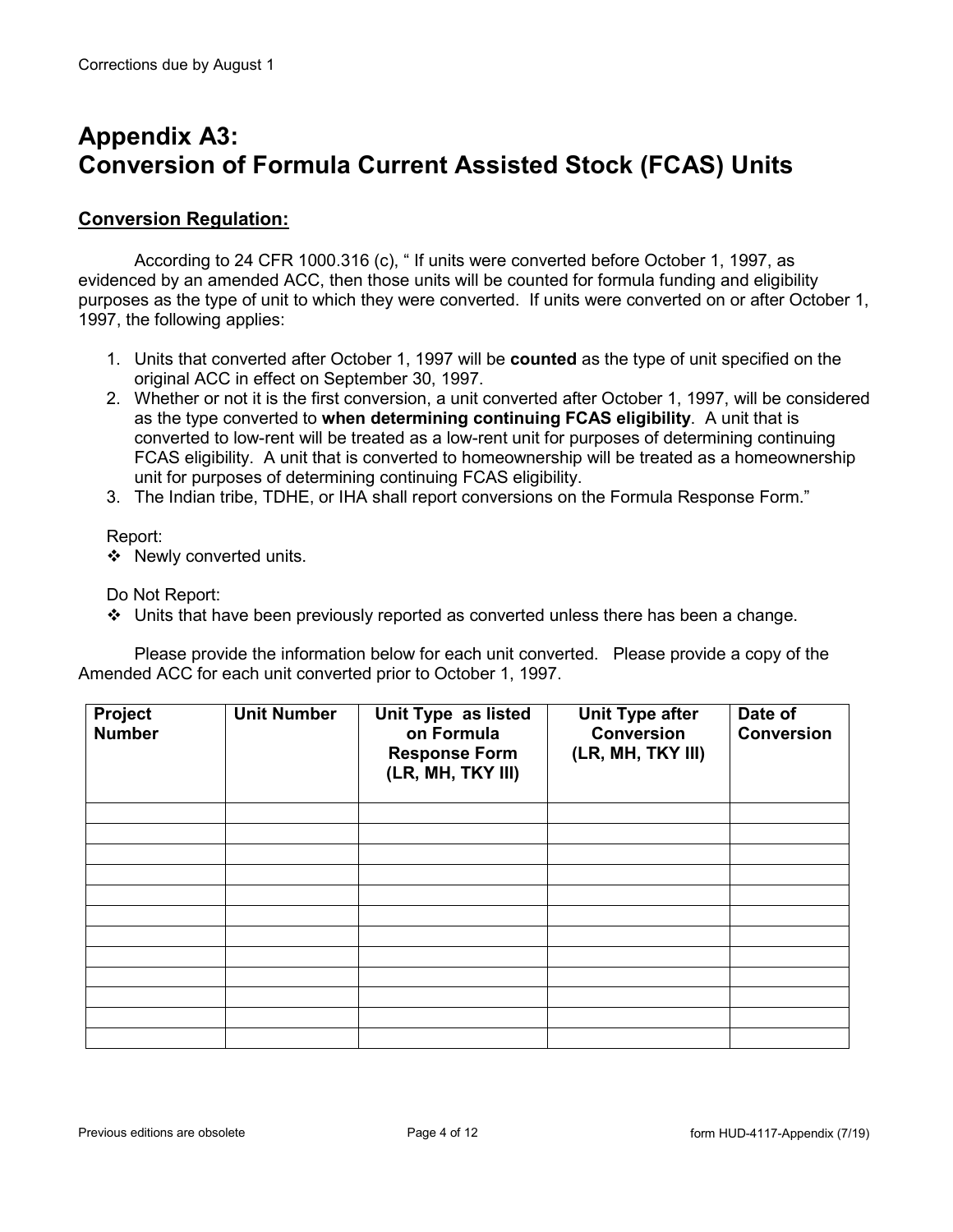# **Appendix A4: Demolimotion and Rebuilding of Formula Current Assisted Stock (FCAS) Units**

#### **Demolition Regulation:**

According to 24 CFR 1000.318(e), "A unit that is demolished pursuant to a planned demolition may be considered eligible as a FCAS unit if, after demolition is completed, the unit is rebuilt within one year. Demolition is completed when the site of the demolished unit is ready for rebuilding. If the unit cannot be rebuilt within one year because of relative administrative capacities and other challenges faced by the recipient, including but not limited to geographic distribution within the Indian area and technical capacity, the Indian tribe, TDHE or IHA may request approval for a one-time, one-year extension. Requests must be submitted in writing and include a justification for the request."

#### Report:

- $\triangleleft$  All demolished units when demolition is complete.
- $\div$  All units that were rebuilt. If applicable, provide justification of why the units cannot be rebuilt within one year of demolition.

Please note that requests for a one-time, one-year extension must be made within 24 months of completed demolition.

| <b>Project</b><br><b>Number</b> | <b>Unit</b><br><b>Number</b> | <b>Date</b><br><b>Demolition</b><br><b>Completed</b> | <b>Date Unit</b><br><b>Rebuilt</b> | <b>Explanation of why unit is not</b><br>rebuilt within one year of<br>demolition date |
|---------------------------------|------------------------------|------------------------------------------------------|------------------------------------|----------------------------------------------------------------------------------------|
|                                 |                              |                                                      |                                    |                                                                                        |
|                                 |                              |                                                      |                                    |                                                                                        |
|                                 |                              |                                                      |                                    |                                                                                        |
|                                 |                              |                                                      |                                    |                                                                                        |
|                                 |                              |                                                      |                                    |                                                                                        |
|                                 |                              |                                                      |                                    |                                                                                        |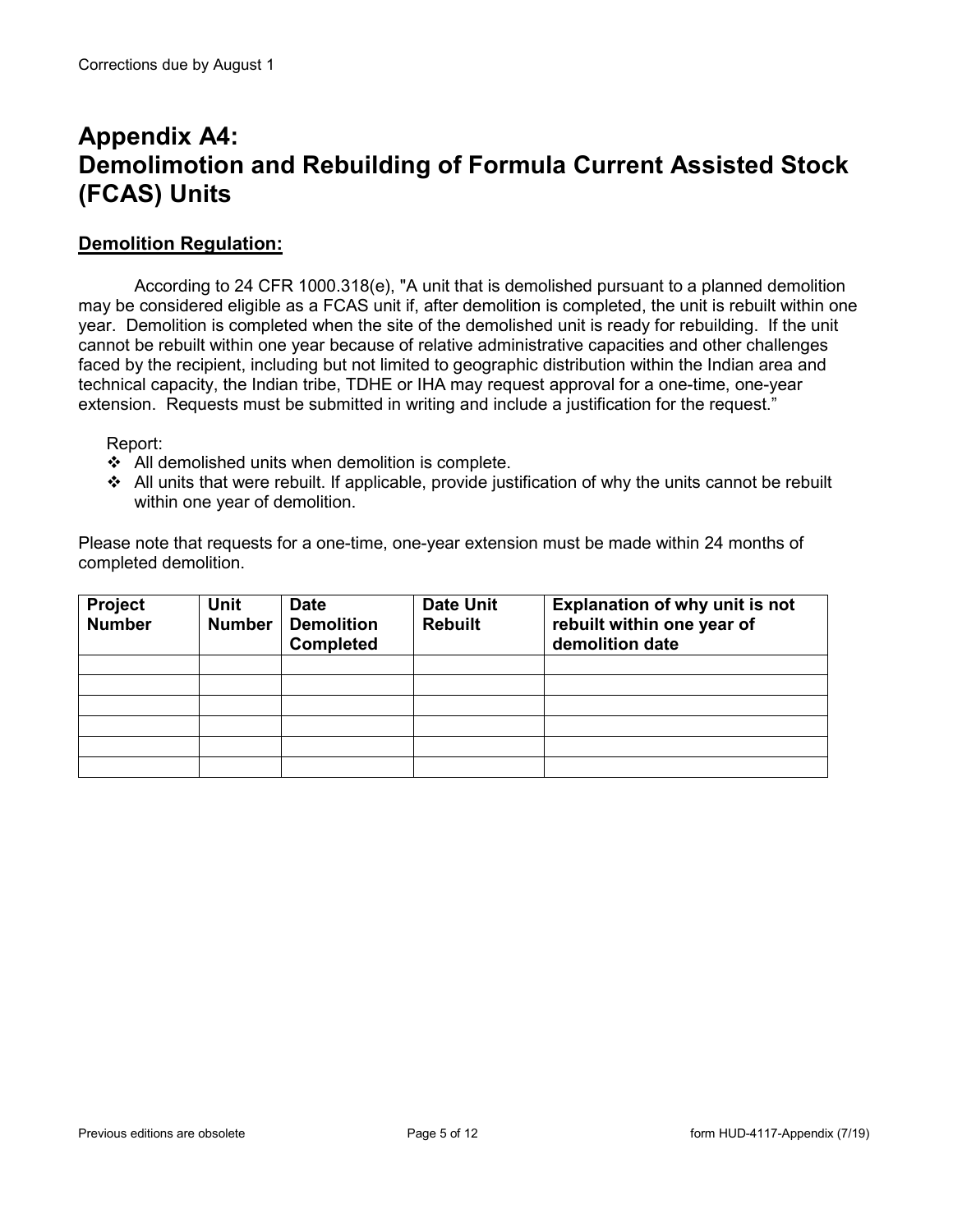# **Appendix A5: All Other Corrections to Formula Current Assisted Stock (FCAS)**

#### **FCAS Correction Regulation:**

According to 24 CFR 1000.312 and 1000.314, "Formula Current Assisted Stock (FCAS) consists of housing units owned or operated pursuant to an ACC. This includes all Low Rent, Mutual Help, and Turnkey III units under management as of September 30, 1997, and all 1937 Act units in the development pipeline when they become owned or operated by recipients and are under management as indicated in the Formula Response Form."

On Table A5-1 Report:

- Units not used as low-income housing dwelling units.
	- o Include units used for non-dwelling purposes.
	- $\circ$  Include vacant units, unless they are being made available for occupancy through, for example, active repair or rehabilitation, advertising, or processing from a wait list.
	- o Include units that are not occupied by a NAHASDA eligible family.

On Table A5-2 Report:

 Units previously removed based upon the project's DOFA that are still eligible for FCAS because of a subsequent homebuyer.

On Table A5-3 Report:

 Differences between FCAS reported on the Formula Response Form and your Tribe's records that are not due to conveyances, Date of Full Availability and/or conversion.

| TABLE A5-1: Units not used as low-income dwelling units |                    |                                                         |                          |  |  |
|---------------------------------------------------------|--------------------|---------------------------------------------------------|--------------------------|--|--|
| <b>Project Number</b>                                   | <b>Unit Number</b> | Date unit was last<br>occupied by eligible<br>recipient | <b>Reason for change</b> |  |  |
|                                                         |                    |                                                         |                          |  |  |
|                                                         |                    |                                                         |                          |  |  |
|                                                         |                    |                                                         |                          |  |  |
|                                                         |                    |                                                         |                          |  |  |
|                                                         |                    |                                                         |                          |  |  |

| <b>TABLE A5-2: Units with Subsequent Homebuyers</b> |                    |                                            |                                     |  |  |
|-----------------------------------------------------|--------------------|--------------------------------------------|-------------------------------------|--|--|
| <b>Project Number</b>                               | <b>Unit Number</b> | <b>New Agreement</b><br><b>Signed Date</b> | Term of the Agreement (in<br>years) |  |  |
|                                                     |                    |                                            |                                     |  |  |
|                                                     |                    |                                            |                                     |  |  |
|                                                     |                    |                                            |                                     |  |  |
|                                                     |                    |                                            |                                     |  |  |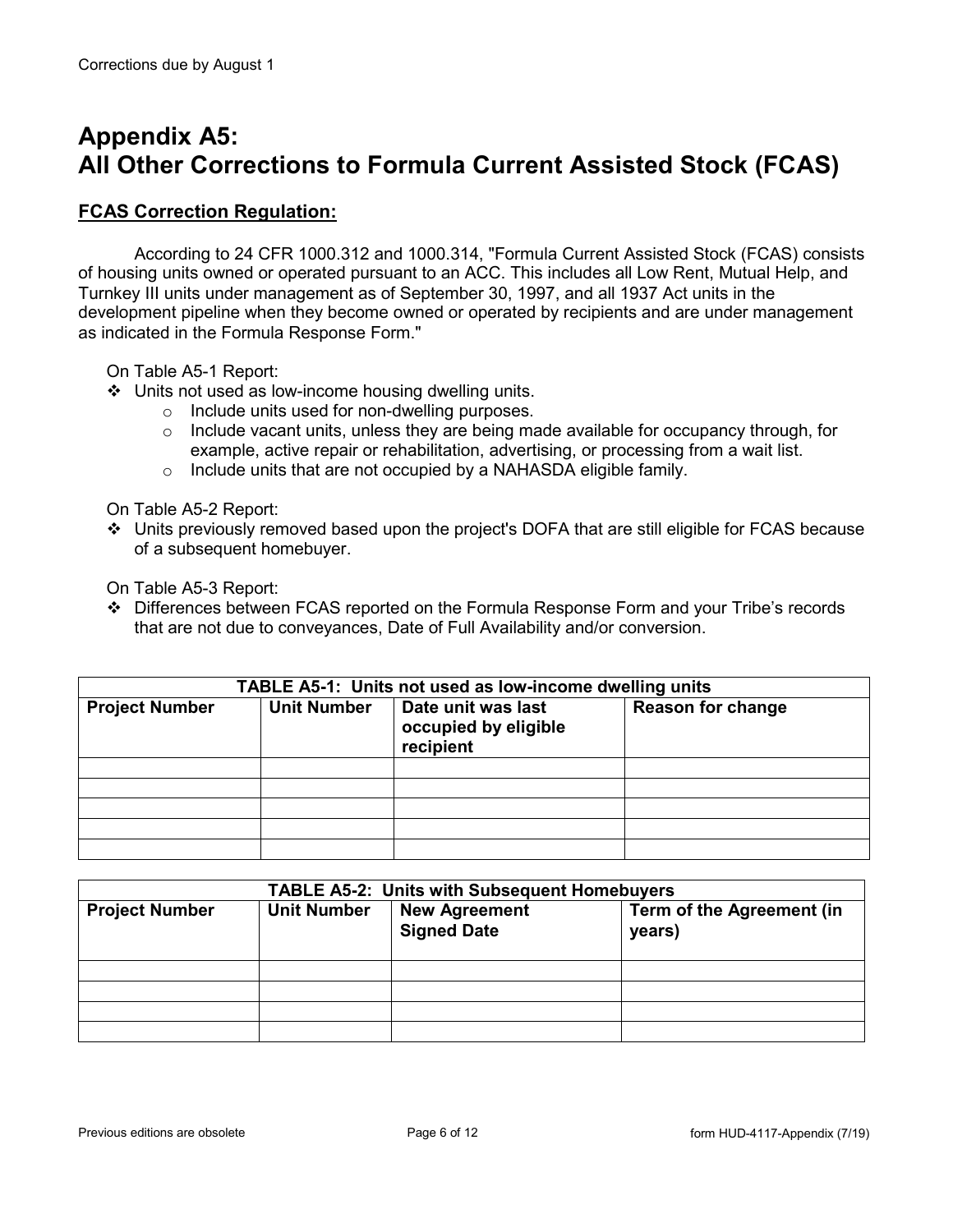| TABLE A5-3: All other corrections to FCAS |                                                                                           |                                                                              |                                      |  |  |
|-------------------------------------------|-------------------------------------------------------------------------------------------|------------------------------------------------------------------------------|--------------------------------------|--|--|
| <b>Project Number</b>                     | Formula<br><b>Response</b><br><b>Form Unit</b><br><b>Counts &amp;</b><br><b>Unit Type</b> | <b>Correct</b><br><b>Number of</b><br><b>Units &amp; Unit</b><br><b>Type</b> | <b>Reason/Explanation for Change</b> |  |  |
|                                           |                                                                                           |                                                                              |                                      |  |  |
|                                           |                                                                                           |                                                                              |                                      |  |  |
|                                           |                                                                                           |                                                                              |                                      |  |  |
|                                           |                                                                                           |                                                                              |                                      |  |  |
|                                           |                                                                                           |                                                                              |                                      |  |  |
|                                           |                                                                                           |                                                                              |                                      |  |  |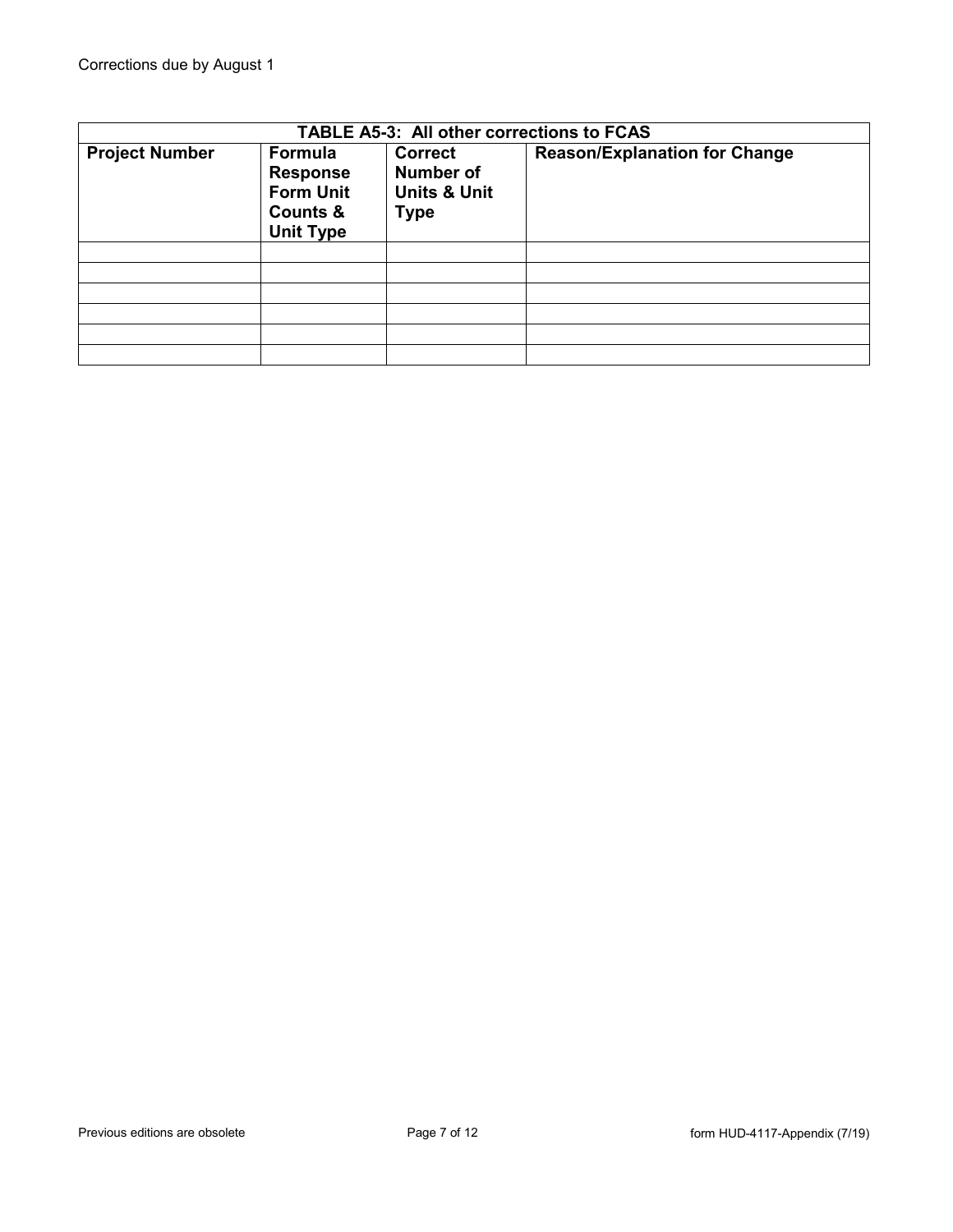### **Appendix B1: Request to Add Other Geographies to Formula Area Based on Formula Area Definition**

#### **Formula Area Regulation:**

According to 24 CFR 1000.302 Formula Area, (1) Formula areas are: (i) Reservations for federally recognized Indian tribes, as defined by the U.S. Census; (ii) Trust lands; (iii) Department of the Interior Near-Reservation Service Areas; (iv) Former Indian Reservation Areas in Oklahoma Indian Areas, as defined by the U.S. Census as Oklahoma Tribal Statistical Areas (OTSAs); (v) Congressionally Mandated Service Areas; (vi) State Tribal Areas as defined by the U.S. Census as State Designated American Indian Statistical Areas (SDAISAs); (vii) Tribal Designated Statistical Areas (TDSAs); (viii) California Tribal Jurisdictional Areas established or reestablished by Federal court judgment; and (ix) Alaska formula areas described in paragraph (4) of this definition.

Please show the boundaries of the area being requested on a map\*\* and provide a copy of legal documents (e.g., Federal Register Notice, publication of designation of Near-Reservation Service Area, Public Law documents legislating Congressionally Mandated Service Areas) for each geographic area you want to add to your Tribe's Formula Area.

To request additional areas beyond those identified in the above list of nine, see Appendix B2.

\*\*Maps are available from the US Census Bureau. https://www.census.gov/geo/maps-data/

| <b>Geographic Area</b><br>requested | <b>Category Requested</b><br>(i.e. reservation, OTSA,<br>SDAISAs, etc.) | <b>Legal Document</b><br>provided (description) | Map provided<br>(Yes or No)? |
|-------------------------------------|-------------------------------------------------------------------------|-------------------------------------------------|------------------------------|
|                                     |                                                                         |                                                 |                              |
|                                     |                                                                         |                                                 |                              |
|                                     |                                                                         |                                                 |                              |
|                                     |                                                                         |                                                 |                              |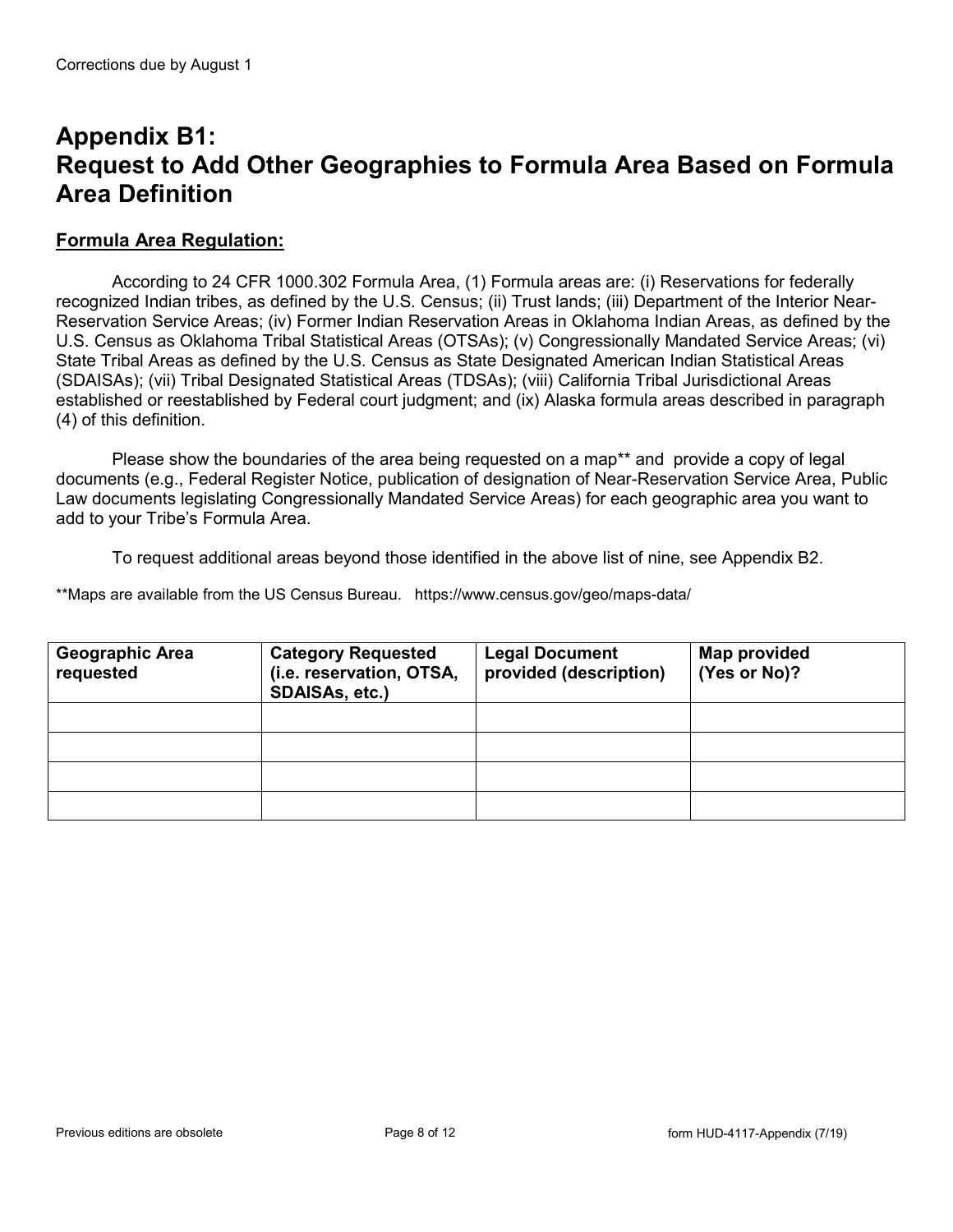# **Appendix B2: Request to Add Other Geographies to Formula Area Based on Provision of Substantial Housing Services**

### **Substantial Housing Services Regulation:**

According to 24 CFR 1000.302 Formula Area: (2)(i) For a geographic area not identified in paragraph (1) of this definition, and for expansion or re-definition of a geographic area from the prior year, including those identified in paragraph (1) of this definition, the Indian tribe must submit, on a form agreed to by HUD, information about the geographic area it wishes to include in its Formula Area, including proof that the Indian tribe, where applicable, has agreed to provide housing services pursuant to a Memorandum of Agreement (MOA) with the tribal and public governing entity or entities of the area, or has attempted to establish such an MOA; and is providing substantial housing services and will continue to expend or obligate funds for substantial housing services as reflected in the form agreed to by HUD for this purpose.

According to §1000.302, Substantial Housing Services: (1) Affordable housing activities funded from any source provided to American Indian and Alaska Native (AIAN) households with incomes 80 percent of the median income as defined in the Native American Housing Assistance and Self-Determination Act (NAHASDA) (25 U.S.C. 4103 (14)) or lower, equivalent to 100 percent or more of the increase in the IHBG formula allocation that the Indian tribe would receive as a result of adding the proposed geography; or (2) Affordable housing activities funded with IHBG funds provided to AIAN households with incomes 80 percent of the median income as defined in NAHASDA or lower, equivalent to 51 percent or more of the Indian tribe's current total IHBG grant; and either: (i) 51 percent or more of the Indian tribe's official enrollment resides within the geographic area; or (ii) The Indian tribe's official enrollment constitutes 51 percent or more of the total AIAN persons within the geography. (3) HUD shall require that the Indian tribe annually provide written verification…that the affordable housing activities it is providing meet the definition of substantial housing services.

If you wish to request additional areas based on the above regulations, please provide a map showing the boundaries if the area being requested\*\*, an MOA or documentation of the Tribe's efforts to secure one, and fill in the two tables below for each area that you want to add to your Tribe's Formula Area. In addition, please provide a brief narrative describing each program and any income eligibility provisions that apply. Use a separate table for each geographic area requested.

| Add Other Geographies to Formula Area Based on Provision of Substantial Housing Services |                                                                                |                                                                          |                                                                  |                                     |         |                                                                                                                                                     |
|------------------------------------------------------------------------------------------|--------------------------------------------------------------------------------|--------------------------------------------------------------------------|------------------------------------------------------------------|-------------------------------------|---------|-----------------------------------------------------------------------------------------------------------------------------------------------------|
| <b>Specific</b><br>Geographic<br><b>Area</b><br><b>Requested</b>                         | Number of<br>Tribal<br><b>Members</b><br>Living in<br><b>Requested</b><br>Area | <b>Affordable</b><br><b>Housing</b><br>Program/Program<br><b>Purpose</b> | <b>Program Income</b><br><b>Eligibility</b><br><b>Provisions</b> | <b>Source</b><br>οf<br><b>Funds</b> | Year(s) | <b>Total Dollar Amount</b><br>of Program<br><b>Investment by Year</b><br>(If multiple sources<br>of funding, please<br>separate IHBG from<br>other) |
|                                                                                          |                                                                                |                                                                          |                                                                  |                                     |         |                                                                                                                                                     |
|                                                                                          |                                                                                |                                                                          |                                                                  |                                     |         |                                                                                                                                                     |

Total dollar amount of program investment by year must appear in the Indian Housing Plan (IHP) and actual accomplishments must appear in the Annual Performance Report (APR) separately for each area requested. HUD will monitor Formula Area additions to ensure that the tribe continues investment at levels that are consistent with the definition of Substantial Housing Services.

**\*\*Maps are available from the US Census Bureau at** https://www.census.gov/geo/maps-data/ Previous editions are obsolete **Page 9 of 12** Form HUD-4117-Appendix (7/19)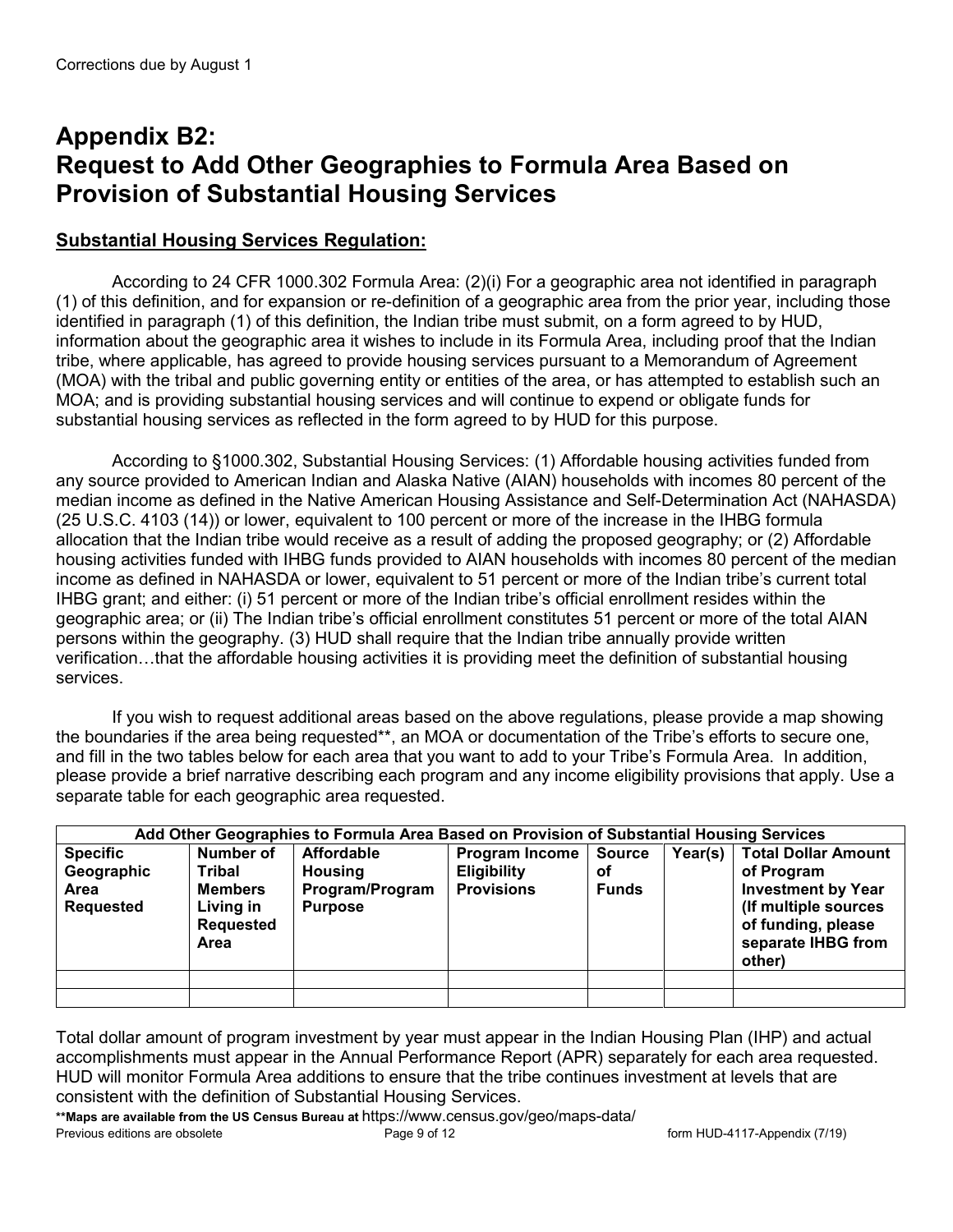# **Appendix C: Enrollment in Overlapping Areas**

### **Overlapping Area Regulation:**

According to 24 CFR 1000.326, "(a) If an Indian tribe's formula area overlaps with the formula area of one or more other Indian tribes, the funds allocated to that Indian tribe for the geographic area in which the formula areas overlap will be based on: (1) The Indian tribe's proportional share of the population in the overlapping geographic area; and (2) The Indian tribe's commitment to serve that proportional share of the population in such geographic area. (3) In cases where a State recognized tribe's formula area overlaps with the formula area of a Federally recognized Indian tribe, the Federally recognized Indian tribe receives the allocation for the formula area up to its population cap, and the State recognized tribe receives the balance of the overlapping area (if any) up to its population cap.

(b) Tribal membership in the geographic area (not to include dually enrolled tribal members) will be based on data that all Indian tribes involved agree to use. Suggested data sources include tribal enrollment lists, the U.S. Census, Indian Health Service User Data, and Bureau of Indian Affairs data. (c) If the Indian tribes involved cannot agree on what data source to use, HUD will make the decision on what data will be used to divide the funds between the Indian tribes by August 1\*."

Please provide the information below for each overlapping geographic area of your Tribe's Formula Area as listed in the Formula Response Form. **This information will only be used if ALL tribes in the overlapping area submit data.**

| <sup>I</sup> Geographic Area Name | <b>Tribal Enrollment</b> |
|-----------------------------------|--------------------------|
|                                   |                          |
|                                   |                          |

\*Please note that with respect to overlapping areas, while HUD requires requests for formula changes to be submitted by August 1<sup>st</sup>, HUD may consider subsequent requests related to overlapping areas from tribes that have been directly affected by changes resulting from requests submitted by another tribe or tribes in the overlapping area that were submitted prior to the August 1 deadline. Subsequent requests received in prior FYs may be carried into future FYs if processing of such requests is not finalized in the current FY.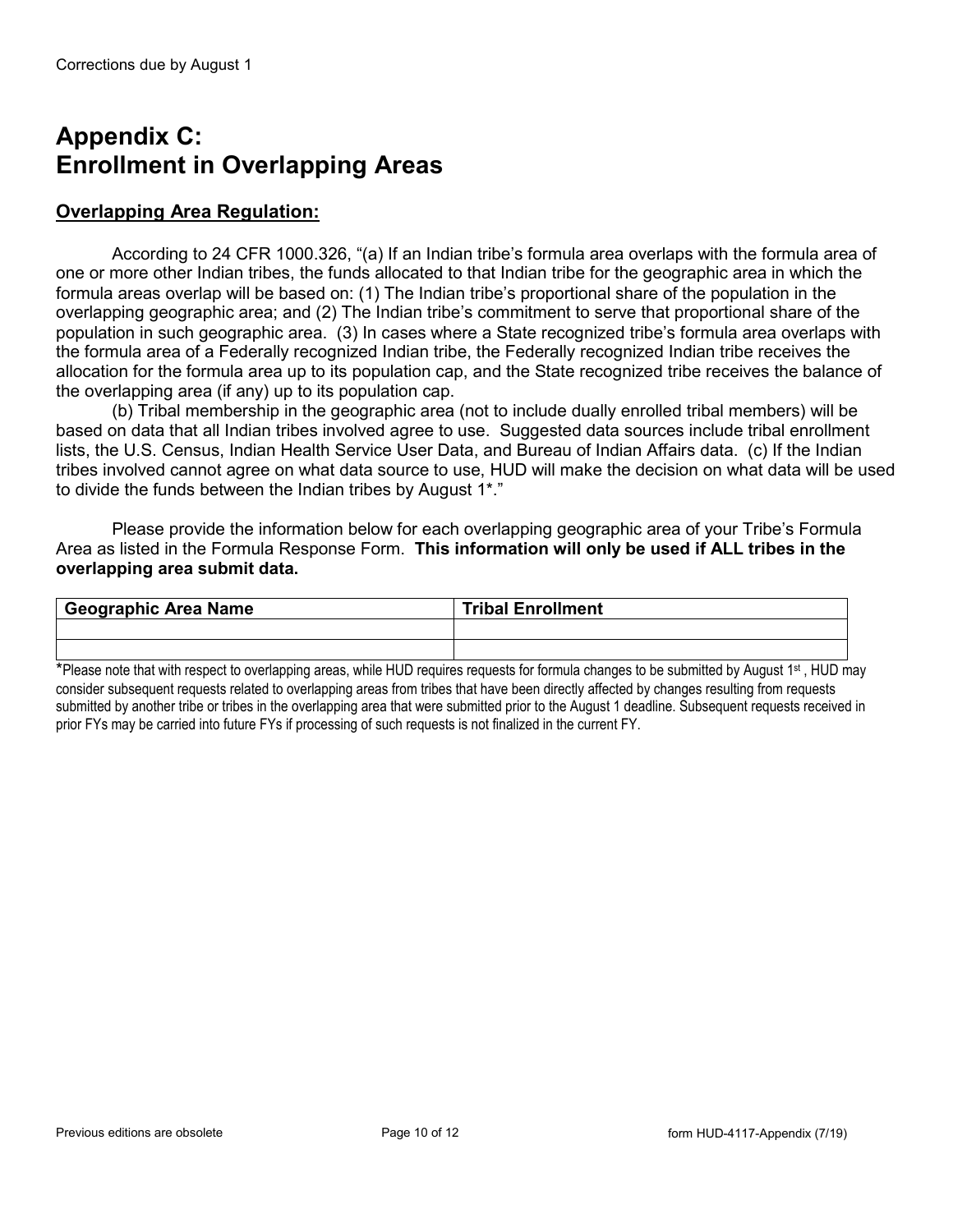# **Appendix D: Tribal Enrollment & Population Cap**

### **Tribal Enrollment and Population Cap Regulation:**

According to 24 CFR 1000.302, "(5) In some cases the population data for an Indian tribe within its Formula Area is greater than its tribal enrollment. In general, to maintain fairness for all Indian tribes, the tribe's population data will not be allowed to exceed twice an Indian tribe's enrolled population. However, an Indian tribe subject to this cap may receive an allocation based on more than twice its total enrollment if it can show that it is providing housing assistance to substantially more non-member Indians and Alaska Natives who are members of another federally recognized Indian tribe than it is to members. For state-recognized Indian tribes, the population data and formula allocation shall be limited to their Tribal Enrollment figures as determined under enrollment criteria in effect in 1996. (6) In cases where an Indian tribe is seeking to receive an allocation more than twice its total enrollment, the tribal enrollment multiplier will be determined by the total number of Indians and Alaska Natives the Indian tribe is providing housing assistance (on July 30 of the year before funding is sought) divided by the number of members the Indian tribe is providing housing assistance. For example, an Indian tribe which provides housing to 300 Indians and Alaska Natives, of whom 100 are members, would then be able to receive an allocation for up to three times its tribal enrollment if the Indian and Alaska Native population in the area is three or more times the tribal enrollment."

#### **Appendix D1: Corrections to and Certification of Tribal Enrollment:**

**If you wish to correct your Tribe's enrollment, you must complete the appropriate certification below and submit it to the IHBG Formula Customer Service Center by the correction deadline.**

If there is a "\*" next to "AIAN persons" in the Needs section of the Formula Response Form, your Tribe's data have been "capped." **Whether or not you wish to correct your Tribe's enrollment, if the population data within your Tribe's Formula Area exceeds twice your Tribe's enrollment (i.e., your Tribe is subject to the population cap described above), you must complete the appropriate certification below and submit it to the IHBG Formula Customer Service Center by the correction deadline.**

#### **Check and complete the applicable certification:**

I certify, to the best of my knowledge, the Tribe's enrollment number contained in this document is the most accurate number available at the time of certification.\*\*

I certify, to the best of my knowledge, the Tribe's enrollment number contained in this document is inaccurate. The Tribe's most accurate enrollment number available at the time of the certification is: .\*\*

|             | Signature of Tribal Representative authorized to make this certification |       |
|-------------|--------------------------------------------------------------------------|-------|
| Print Name: | ™itle:                                                                   | Date: |

 **If the population data within your Tribe's Formula Area exceeds twice your Tribe's enrollment and you fail to complete the above certification and submit it to the IHBG Formula Customer Service Center by the correction deadline, you will be deemed to have certified the Tribe's enrollment number contained in this document is the most accurate number available at the time of certification, which will be the correction deadline.\*\***

\*Warning: Federal law provides that anyone who knowingly or willfully submits (or causes to submit) a document containing any false, fictitious, misleading, or fraudulent statement/certification or entry may be criminally prosecuted and may incur civil administrative liability. Penalties upon conviction can include a fine and imprisonment, as provided pursuant to applicable law, which includes, but is not limited to, 18 U.S.C. 1001, 1010, 1012; 13 U.S.C. 3729, 3802, 24 C.F.R. Parts 28 and 30, and 2 C.F.R. Parts 180 and 2424.